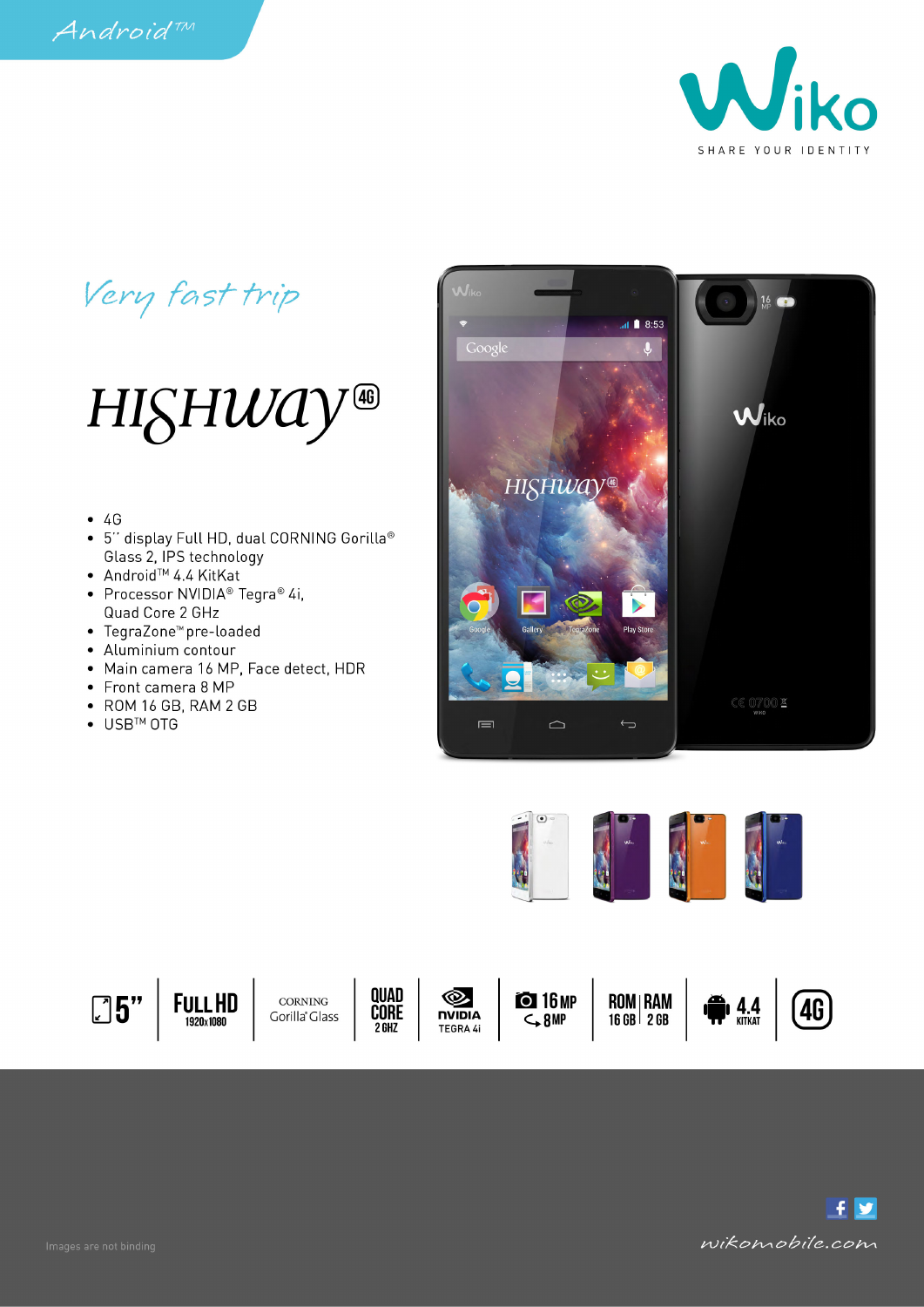## HISHWAY®

Main features

## WIKO

| <b>Mail Icaluics</b>         |                                                                                                                |
|------------------------------|----------------------------------------------------------------------------------------------------------------|
| <b>Network</b>               | 4G LTE 800/1800/2600 MHz<br>H+/3G+/3G WCDMA 900/1900/2100 MHz<br>GSM/GPRS/EDGE 850/900/1800/1900<br><b>MHz</b> |
| Data Segment                 | FDD-LTE Cat.4 DL 150 Mbps, UL 50 Mbps                                                                          |
| <b>Operating System</b>      | Android™ 4.4 (KitKat)                                                                                          |
| Processor                    | NVIDIA® Tegra® 4i with CPU Quad Core,<br>2<br>GHz                                                              |
| Design                       | Touch screen                                                                                                   |
| SIM Card                     | Single (Micro)                                                                                                 |
| Available colors             | Black, White, Clementine, Purple, Electric<br>blue                                                             |
| Size                         | 144*70*7.9 mm                                                                                                  |
| Weight                       | 143 g (with battery)                                                                                           |
| <b>Battery</b>               | 2350 mAh Li-Po                                                                                                 |
| Stand-by time                | Up to 140h                                                                                                     |
| Talk time                    | Up to 17,5h (2G), 14h (3G)                                                                                     |
| <b>ROM</b>                   | 16 GB                                                                                                          |
| <b>RAM</b>                   | 2 GB                                                                                                           |
| <b>External memory</b>       | No                                                                                                             |
| Accelerometer                | Yes                                                                                                            |
| Magnetic sensor              | Yes                                                                                                            |
| Gyroscope                    | Oui                                                                                                            |
| Proximity sensor             | Yes                                                                                                            |
|                              |                                                                                                                |
| <b>SAR</b> value             | Head: 0,256 W/kg, Body: 0,743 W/kg                                                                             |
| <b>Display</b>               |                                                                                                                |
| Size                         | 5"                                                                                                             |
| Type                         | Capacitive touch, IPS technology, Full<br>lamination, Dual CORNING Gorilla ® Glass<br>$\overline{2}$           |
| Color                        | 16 millions                                                                                                    |
| Display resolution           | FHD (1920x1080 pixels)                                                                                         |
| Multitouch                   | Yes                                                                                                            |
| Connectivity                 |                                                                                                                |
| <b>Internet HTML Browser</b> | Android browser                                                                                                |
| Wi-Fi                        | 802.11 a/b/g/n                                                                                                 |
| Tethering                    | USB, Bluetooth, access point Wi-Fi                                                                             |
| <b>Bluetooth®</b>            | 4"                                                                                                             |
| USB™ OTG                     | Yes                                                                                                            |
| PORT USB™                    | 2.0                                                                                                            |
| PC synchronization           | Yes                                                                                                            |
| Audio jack                   | 3.5 mm jack                                                                                                    |
| <b>Email and Messaging</b>   |                                                                                                                |
| <b>SMS</b>                   | SIM + phone memory                                                                                             |
| <b>MMS</b>                   | Yes                                                                                                            |
| Email                        | Yes                                                                                                            |
| E-mail Protocol              | SMTP, POP3, IMAP4                                                                                              |
| <b>Input Method</b>          | Virtual keyboard                                                                                               |
| Photo and Video              |                                                                                                                |

| Option<br>Flash                     |                                                                                 |
|-------------------------------------|---------------------------------------------------------------------------------|
|                                     | Face detect, HDR                                                                |
|                                     | Yes                                                                             |
| <b>Front Camera</b>                 | 8 Megapixels                                                                    |
| Digital Zoom                        | 4x                                                                              |
| Auto Focus                          | Yes                                                                             |
| Image editor                        | Yes                                                                             |
| <b>White Balance</b>                | Auto, Incandescent, Daylight, Fluorescent,<br>Cloudy                            |
| Video recorder                      | FHD (1920x1088 pixels), Front camera HD<br>(1080x720 pixels)                    |
| <b>Multimedia and Entertainment</b> |                                                                                 |
| Stereo FM Radio                     | <b>No</b>                                                                       |
| Music player features               | Yes                                                                             |
| Supported sound formats             | Mp3, Midi, WAV, AAC, AMR, Ogg Vorbis                                            |
| Supported image formats             | JPEG, PNG, BMP                                                                  |
| Supported video formats             | 3GP, Mp4, AVI                                                                   |
| Built-in games                      | <b>No</b>                                                                       |
| Dictaphone                          | Yes                                                                             |
| <b>GPS</b> system                   |                                                                                 |
| Software and navigation services    | Google Maps                                                                     |
| <b>GPS</b>                          | Yes                                                                             |
| A-GPS                               | Yes                                                                             |
| Customization                       |                                                                                 |
| Languages                           | French, English, German, Spanish, Italian,<br>Arabic, Portuguese, Dutch, Polish |
|                                     |                                                                                 |
| Caller customerzation               | Yes                                                                             |
| Auto power On / Off                 | <b>No</b>                                                                       |
| Customizable profiles               | Yes                                                                             |
| Google™ Mobile Service              |                                                                                 |
| Application portal                  | Play store™                                                                     |
| Internet browser                    | Google™ Chrome                                                                  |
| Voice search                        | Yes                                                                             |
| Youtube™                            | Yes                                                                             |
| Auto-sync                           | Gmail™, Calendar, Contacts                                                      |
| Hangouts™                           | Yes                                                                             |
| Google Maps™                        | Yes                                                                             |
| Alarm clock / Alarm                 | Yes                                                                             |
| Calculator                          | Yes                                                                             |
| Agenda                              | Yes                                                                             |
| In the box                          |                                                                                 |

Specifications, features and appearance of the product may be altered without notification. Access to Google™ applications can differ depending on your country.